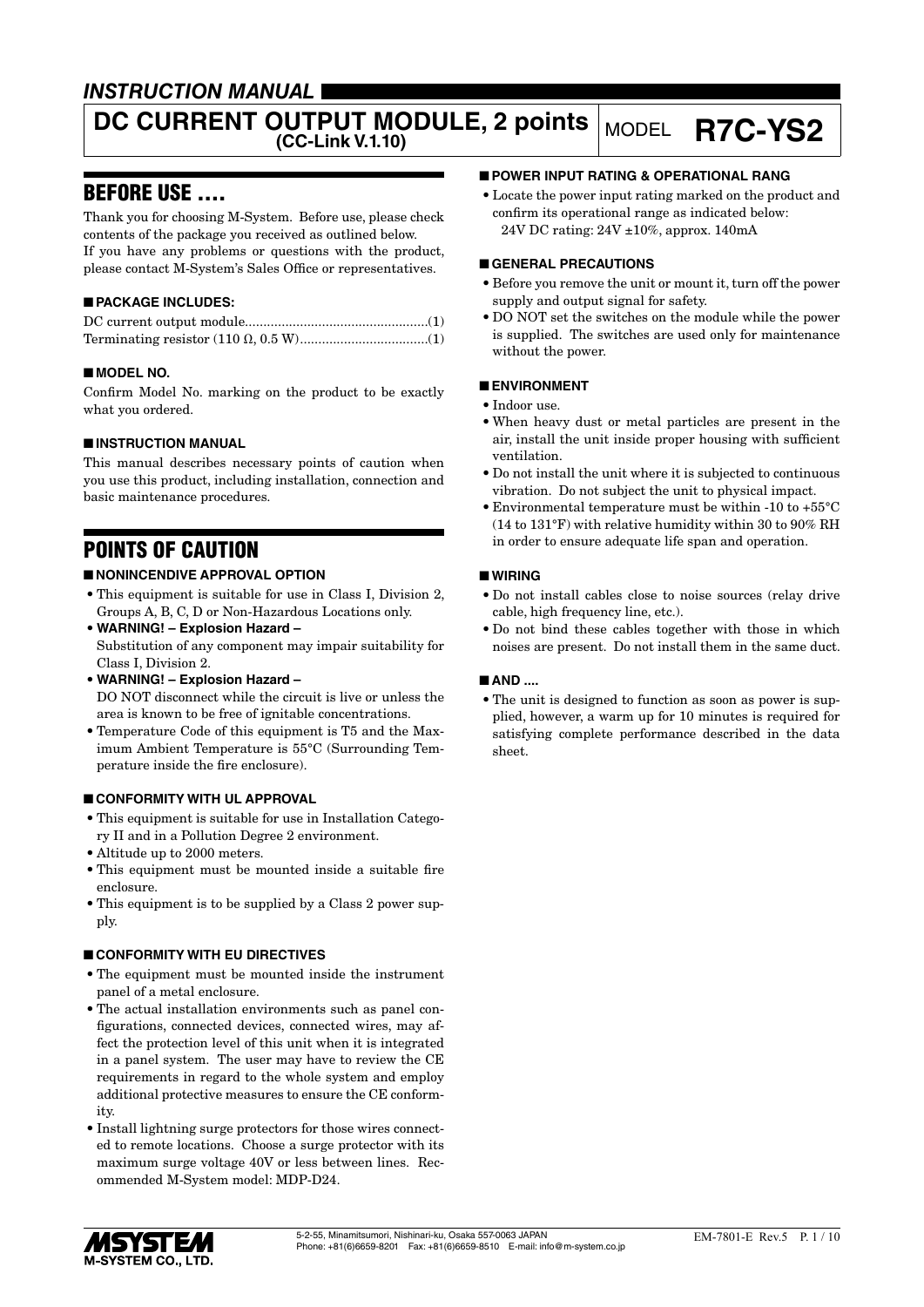# COMPONENT IDENTIFICATION



- (A) Status Indicator LED \*<sup>1</sup>
- (B) Station Address Setting Rotary SW
- (C) Baud Rate Setting Rotary SW
- (D) Operating Mode Setting DIP SW (SW1)
- (E) PC Configurator Jack (F) CC-Link, Power Supply Terminals
- (G) Output Terminals
- \*1. Refer to 'Status Indicator LED' section for detailed information.

#### ■ **STATUS INDICATOR LED**

| ID         | COLOR <sup>1</sup> | <b>FUNCTION</b>                                          |
|------------|--------------------|----------------------------------------------------------|
| <b>PWR</b> | Red                | Turns on when the internal 5V is sup-<br>plied normally. |
|            |                    |                                                          |
| <b>RUN</b> | Red                | Turns on when the refresh data is re-                    |
|            |                    | ceived normally.                                         |
| ERR.       | Red                | Turns on when the received data is                       |
|            |                    | abnormal.                                                |
| SD         | Red                | Turns on when the module is transmit-                    |
|            |                    | ting.                                                    |
| RD.        | $_{\rm Red}$       | Turns on when the module is receiving.                   |
|            |                    |                                                          |

#### ■ **STATION ADDRESS**

Station Address is selected between 1 and 64 in decimal. The left switch determines the tenth place digit, while the right switch does the ones place digit of the address.



#### ■ **BAUD RATE**

Baud Rate is selected with the rotary switch.



- Baud Rate Setting

# ■ **OPERATING MODE**

- (\*) Factory setting
- **• Extension (SW1-1, 1-2)**

|     |     | SW1-1   SW1-2   EXTENSION       |
|-----|-----|---------------------------------|
| OFF | OFF | $\vert$ No extension $(*)$      |
| ON  | OFF | Discrete input, 8 or 16 points  |
| OFF | ON  | Discrete output, 8 or 16 points |

#### **• Output at the loss of communication (SW1-4)**

|     | SW1-4 OUTPUT AT THE LOSS OF COMMUNICATION                      |
|-----|----------------------------------------------------------------|
| OFF | Reset the output $(to -15\%)$                                  |
| ON  | $\vert$ Hold the output $(*)$ maintains the last data received |
|     | normally)                                                      |

Note: Be sure to set unused SW1-3 and 1-5 through 1-8 to OFF.

#### ■ **POWER SUPPLY, CC-LINK TERMINAL ASSIGNMENT**

| Δ  |    | 5  |     | 6      |    |    |  |
|----|----|----|-----|--------|----|----|--|
| DA |    | DG |     | $+24V$ |    | ٥v |  |
|    |    |    | 2   |        | 3  |    |  |
|    | DB |    | SLD |        | FG |    |  |

| NO. | ID     | <b>FUNCTION, NOTES</b> |
|-----|--------|------------------------|
|     | DB     | White                  |
| 2   | SLD    | Shield                 |
| 3   | FG     | FG                     |
| 4   | DA     | Blue                   |
| 5   | DG     | Yellow                 |
| 6   | $+24V$ | Power input (24V DC)   |
|     |        | Power input (0V)       |
|     |        |                        |

#### ■ **OUTPUT TERMINAL ASSIGNMENT**

| 6         |    |                  |   | 8         |           | 9    |   | 10        |           |
|-----------|----|------------------|---|-----------|-----------|------|---|-----------|-----------|
|           | NC | 10               |   |           | <b>NC</b> | l1   |   |           | <b>NC</b> |
|           | ∩  |                  | 3 |           |           |      | 5 |           |           |
| <b>NC</b> |    | COM <sub>0</sub> |   | <b>NC</b> |           | COM1 |   | <b>NC</b> |           |

| NO.            | ID               | <b>FUNCTION</b> | NO. | ID  | <b>FUNCTION</b> |
|----------------|------------------|-----------------|-----|-----|-----------------|
| 1              | NC.              | No connection   | 6   | NC. | No connection   |
| $\overline{2}$ | COM <sub>0</sub> | Common 0        | 7   | I0  | Current 0       |
| 3              | NC.              | No connection   | 8   | NC  | No connection   |
| 4              | COM1             | Common 1        | 9   | T1  | Current 1       |
| 5              | NC.              | No connection   | 10  | NC  | No connection   |

#### ■ **EXTENSION MODULE**

Combinations with all extension modules are selectable.

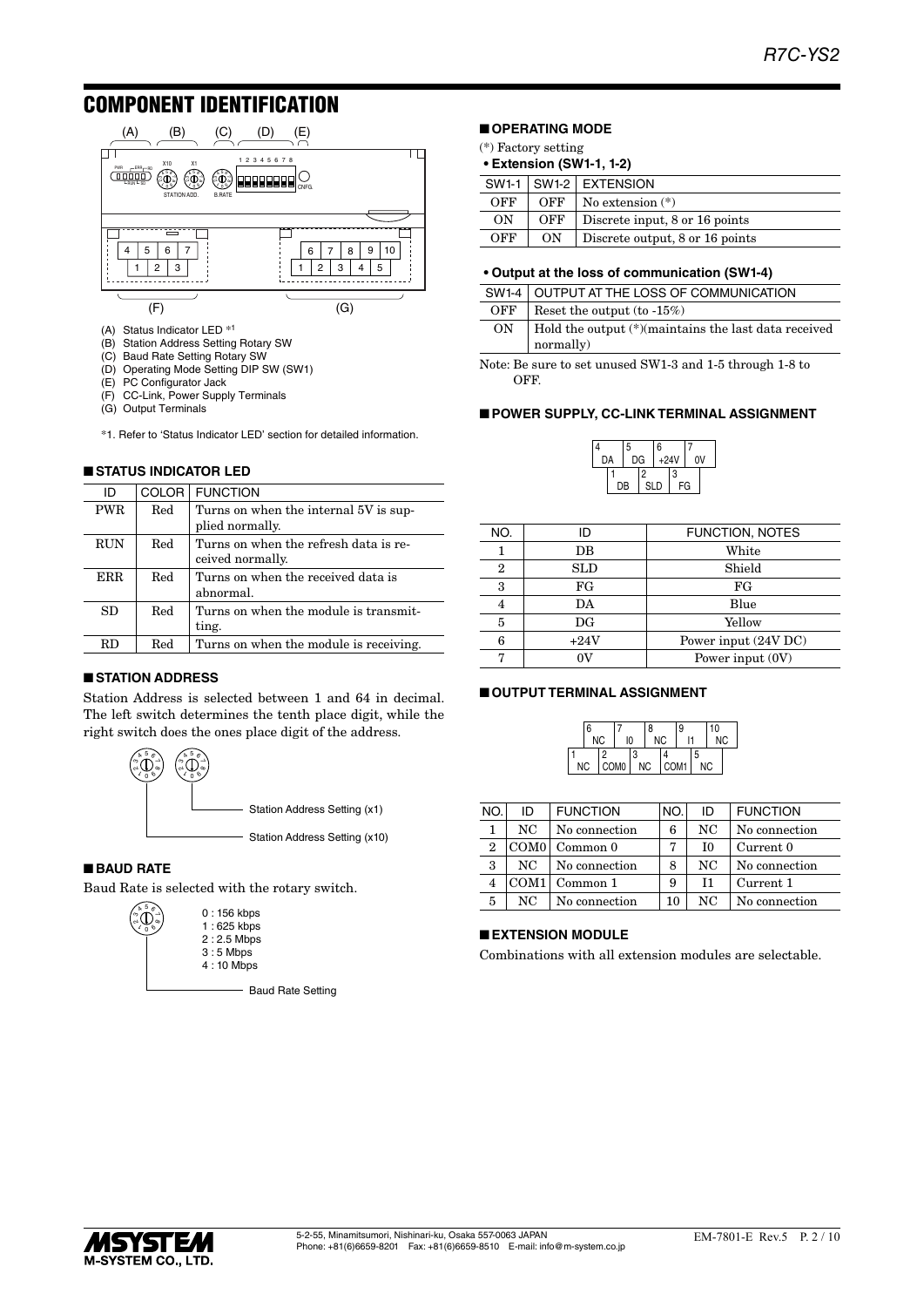#### INDICATOR LED ■ **STATUS INDICATOR LED**

| <b>SIAIUS INDICAIUR LED</b> |                |            |            |            |                                                                                      |
|-----------------------------|----------------|------------|------------|------------|--------------------------------------------------------------------------------------|
| <b>PWR</b>                  | <b>RUN</b>     | <b>ERR</b> | $SD *1$    | <b>RD</b>  | STATUS <sup>*2</sup>                                                                 |
| <b>ON</b>                   | <b>ON</b>      | BL         | BL         | <b>ON</b>  | Communicates normally with occasional CRC errors due to noise interference.          |
| <b>ON</b>                   | 0N             | BL         | BL.        | <b>ON</b>  | Communicates normally but the Baud Rate and/or Station Address switches failed.      |
|                             |                |            |            |            | ERR LED blinks approximately in 0.5 seconds intervals.                               |
| <b>ON</b>                   | <b>ON</b>      | BL         | BL         | OFF        | $---$                                                                                |
| <b>ON</b>                   | ON             | BL         | <b>OFF</b> | OΝ         | CRC error found in the received data. Unable to respond.                             |
| <b>ON</b>                   | 0 <sub>N</sub> | BL         | <b>OFF</b> | OFF        | ----                                                                                 |
| <b>ON</b>                   | <b>ON</b>      | <b>OFF</b> | BL         | <b>ON</b>  | Normal communication                                                                 |
| <b>ON</b>                   | <b>ON</b>      | <b>OFF</b> | BL         | OFF        |                                                                                      |
| <b>ON</b>                   | <b>ON</b>      | <b>OFF</b> | <b>OFF</b> | ON         | Unable to receive data addressed to the station.                                     |
| <b>ON</b>                   | <b>ON</b>      | <b>OFF</b> | <b>OFF</b> | <b>OFF</b> | $---$                                                                                |
| <b>ON</b>                   | OFF            | BL         | BL         | ON         | Performs the interval-timed responses but CRC error found in receiving the refresh   |
|                             |                |            |            |            | data.                                                                                |
| <b>ON</b>                   | <b>OFF</b>     | BL         | BL         | OFF        | ----                                                                                 |
| <b>ON</b>                   | OFF            | BL         | <b>OFF</b> | ON         | CRC error found in the data addressed to the station.                                |
| <b>ON</b>                   | <b>OFF</b>     | BL         | OFF        | OFF        |                                                                                      |
| 0N                          | <b>OFF</b>     | OFF        | BL         | <b>ON</b>  | Link is not started.                                                                 |
| 0N                          | <b>OFF</b>     | OFF        | BL         | <b>OFF</b> |                                                                                      |
| <b>ON</b>                   | OFF            | OFF        | OFF        | ON         | No data addressed to the station. Or unable to receive data addressed to the station |
|                             |                |            |            |            | due to noise interference. (Missing parts of the data sent from the master)          |
| <b>ON</b>                   | <b>OFF</b>     | <b>OFF</b> | <b>OFF</b> | <b>OFF</b> | Unable to receive data due to wire breakdown                                         |
| <b>ON</b>                   | <b>OFF</b>     | <b>ON</b>  | OFF        | ON/OFF     | Faulty Baud Rate and/or Station Address setting                                      |
| OFF                         | OFF            | <b>OFF</b> | <b>OFF</b> | <b>OFF</b> | Power input removed. Or power supply failure.                                        |

 $OFF = OFF$ ,  $ON = ON$ ,  $BL = Blinking$ 

\*1. SD LED may look not blinking but ON with high baud rate and fewer connected modules.

\*2. LEDs indicated with "----" in STATUS rarely occurs in normal operation (LED failure or the like as possible cause).

# PC CONFIGURATOR

With configurator software, settings shown below are available. Refer to the software manual of R7CON for detailed operation.

### ■ **INTERFACE MODULE SETTING**

| PARAMETER             | AVAILABLE RANGE             | DEFAULT SETTING |
|-----------------------|-----------------------------|-----------------|
| Communication Timeout | $\vert 0.0 - 3276.7$ (sec.) | $1.0$ (sec.)    |

#### ■ **CHANNEL INDIVIDUAL SETTING**

| PARAMETER  | AVAILABLE RANGE        | DEFAULT SETTING |
|------------|------------------------|-----------------|
| Zero scale | $-32000$ to $+32000$   |                 |
| Full scale | $-32000$ to $+32000$   | 10000           |
| Bias       | $-320.00$ to $+320.00$ | 0.00            |
| Gain       | $-3.2000$ to $+3.2000$ | 1.0000          |

### ■ **EXTENSION MODULE SETTING**

| PARAMETER         | AVAILABLE RANGE             | DEFAULT SETTING |
|-------------------|-----------------------------|-----------------|
| Output Hold/Clear | Output Hold<br>Output Clear | Output Hold     |

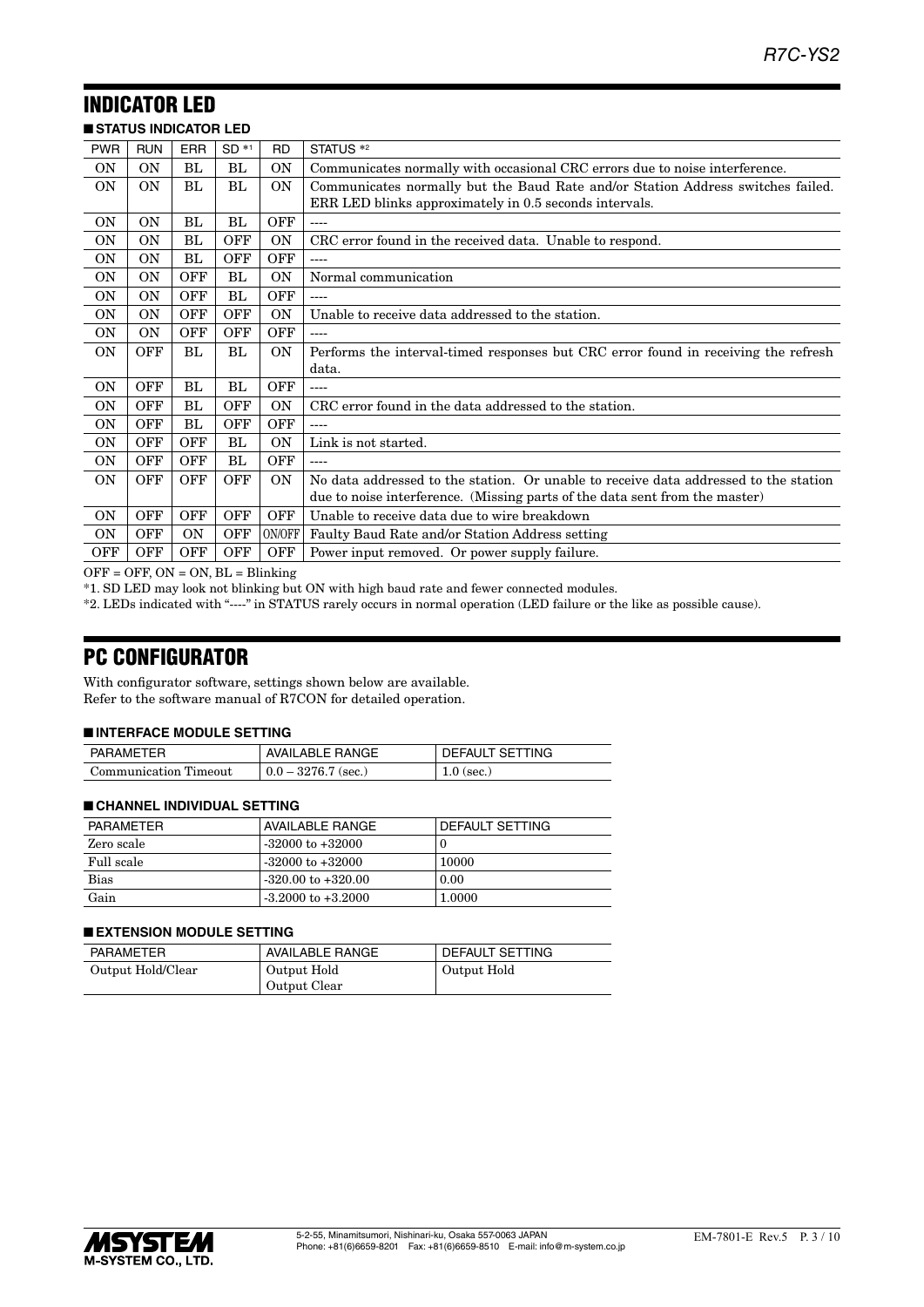# TERMINAL CONNECTIONS

Connect the unit as in the diagram below.

# ■ **EXTERNAL DIMENSIONS unit: mm (inch)**



# ■ **CONNECTION DIAGRAM**



In order to improve EMC performance, bond the FG terminal to ground. Caution: FG terminal is NOT a protective conductor terminal.

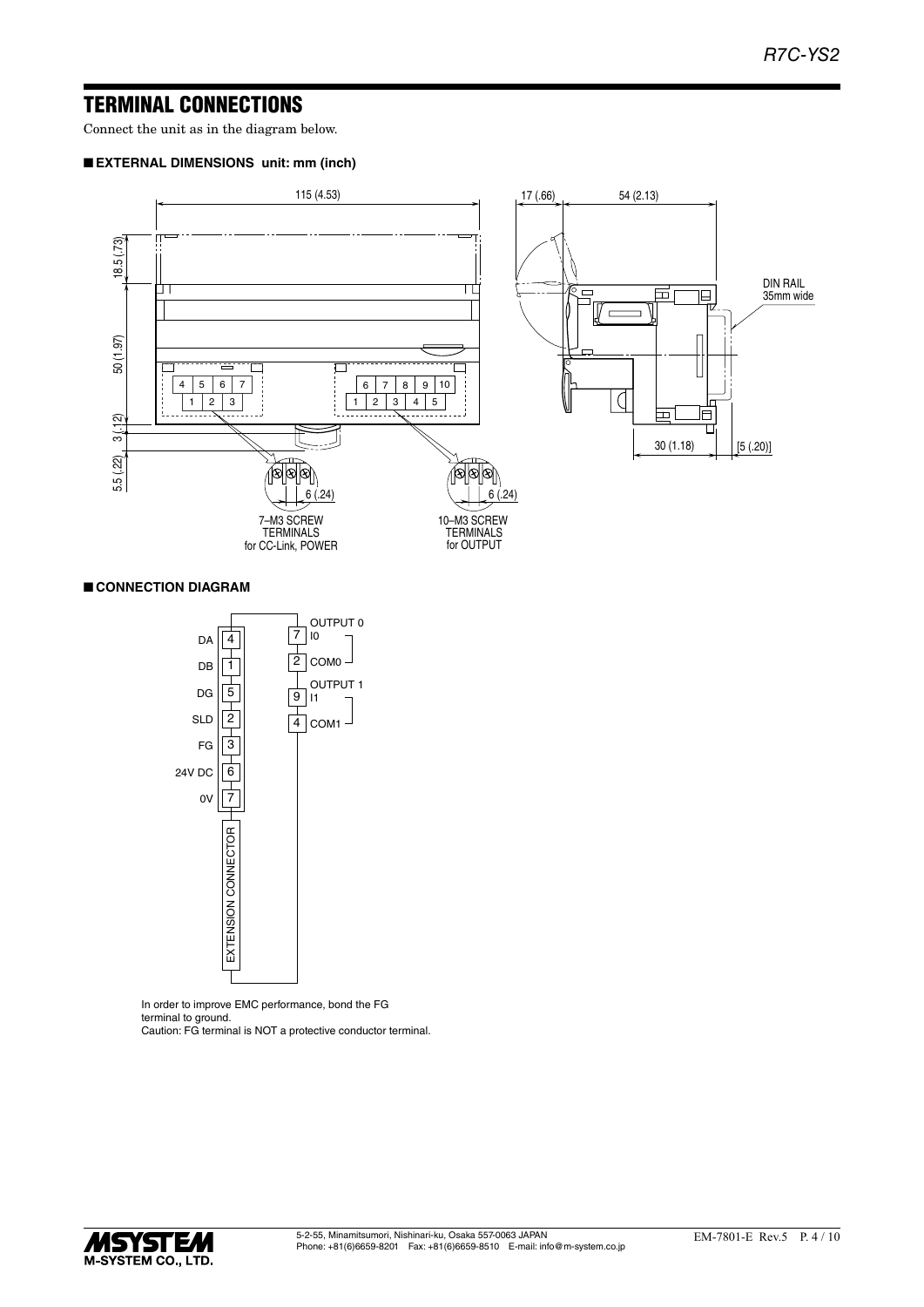# COMMUNICATION CABLE CONNECTIONS



Be sure to connect the terminating resistor included in the product package to the unit at both ends of communication line. The terminator must be connected across DA and DB.

The Master Unit can be located other than at the extreme ends of communication line.

# DATA ALLOCATION

# $\blacksquare$  **ANALOG OUTPUT**

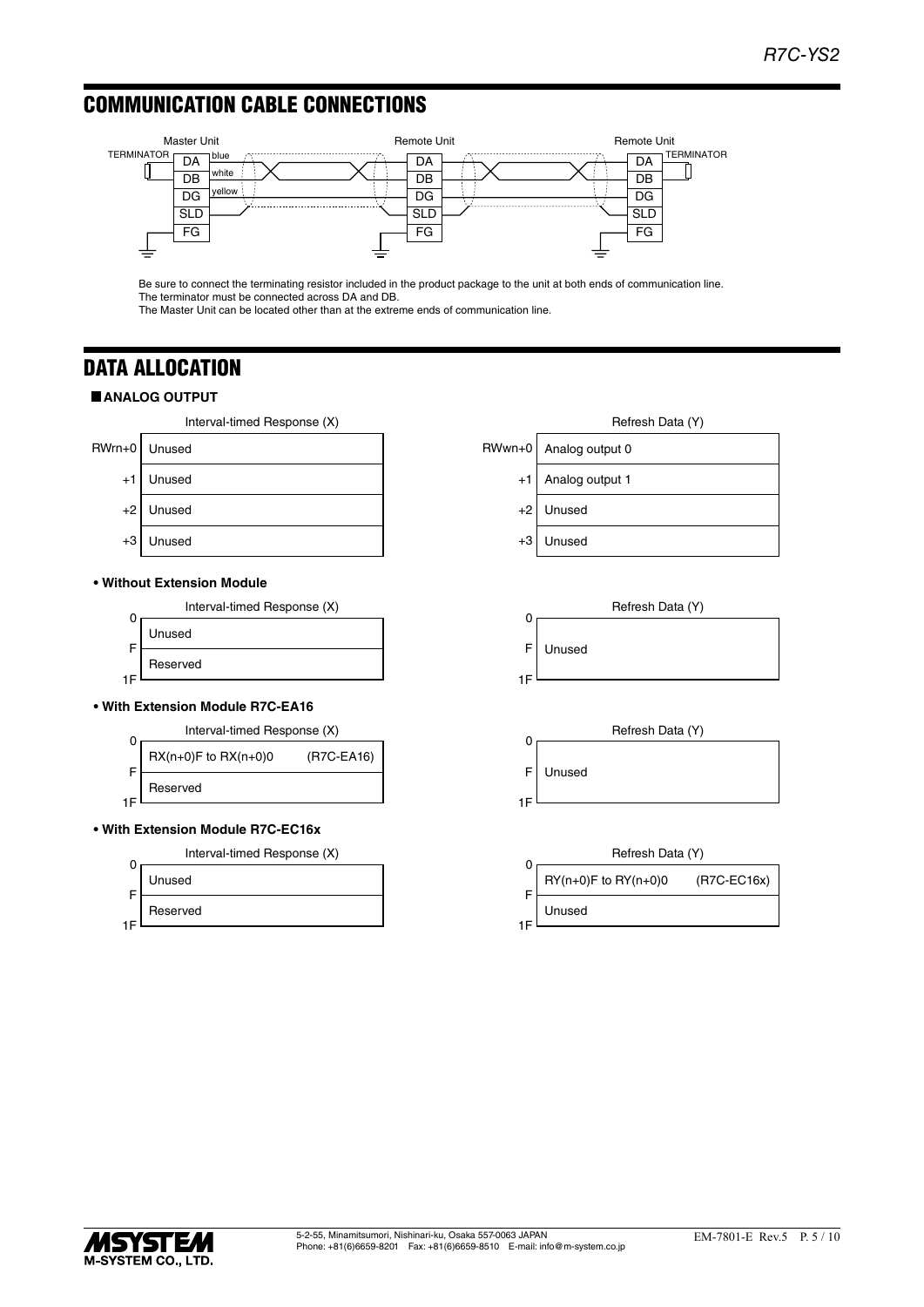# I/O DATA DESCRIPTIONS

# ■ **ANALOG OUTPUT**



Negative values represented in 2's complements

# ■ **DISCRETE I/O**



# WIRING INSTRUCTIONS

■ **SCREW TERMINAL** 

Torque: 0.5 N·m

# ■ **SOLDERLESS TERMINAL**

Refer to the drawing below for recommended ring tongue terminal size. Spade tongue type is also applicable. Applicable wire size: 0.25 to 1.65 mm<sup>2</sup> (AWG 22 to 16) Recommended manufacturer: Japan Solderless Terminal MFG. Co., Ltd, Nichifu Co., Ltd



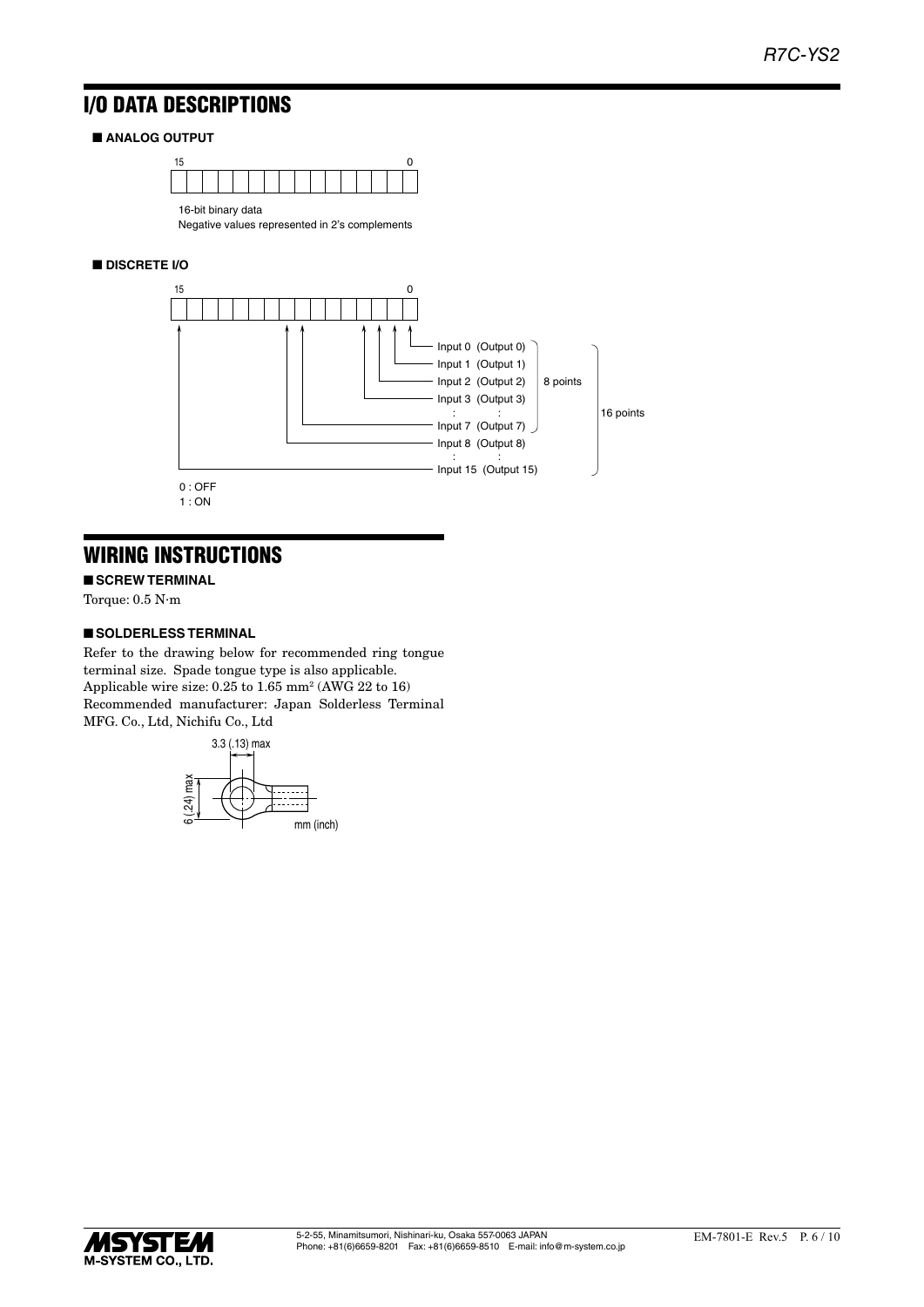# CONFORMITY WITH CE MARKING

# ■ **CE MARKING**

CE marking requires to integrate safety regulations existed in each country in EU territory and to secure smooth distribution of products of which safety is guaranteed. It is mandatory by law that products distributed and sold in EU territory to have CE mark which shows that the product conforms with the requirements of EU Directive. Each EU Directive describes the scope of apparatuses to which that EU Directive is applied. M-System's R7C must conform with EMC Directive.

Each Directive states only basic requirements. In order to mark the CE on an assembled machinery equipment, its manufacturer needs to check the overall conformity with Directives applicable to it.

### ■ **WARNINGS AND CAUTIONS WHEN INSTALLING THE R7C**

The R7C needs to be installed in a control panel. This is effective not only to ensure general safety but also to contain noise emissions by the R7C inside the control panel. We conduct a series of testing to see that the product conforms to EMC Directive while it is installed in the control panel.

Warning and cautions when installing R7C are stated below.

- Use control panels with an internal panel plate, both made of metal, when installing the R7C.
- Make sure to adequately ground the control panel and the internal panel plate with a thick cable to maintain low impedance at high frequency.
- Use shielded cables for the signals taken out of the control panel.
- Choose a thick and short cable to ground the FG terminal of the R7C module to the internal panel plate of the control panel. Note: If electromagnetic radiation disturbance increases by grounding the FG terminal, remove the grounding.
- When painting the internal plate of the control panel, apply masking to expose metal surface to secure conductivity at the sections where the following parts are attached:
	- Bolts attaching the internal panel to the control panel
	- Ground for the FG of the R7C module
	- Earth clamp on the shielded cable
- Noise emissions inside the control panel might leak through its openings. Design them as small as possible. Recommended diameter is 10 cm or less.

# **Supplement:**

Additional measures may be taken depending upon actual installation sites. These points of cautions are illustrated in the next page.

- Prevent noise leakage by wrapping cables using shield covers, shield tubes and flexible conduits etc. if noise leaks through the cable outlet.
- Use an electromagnetic shield gasket and block up the gap between the control panel cabinet and its cover, if noise leaks through it.
- Connecting the internal panel plate and the cover of the control panel to the main cabinet using an earth strap may be effective to strengthen the grounding.
- Electromagnetically shielded control panel cabinet is effective for shielding.

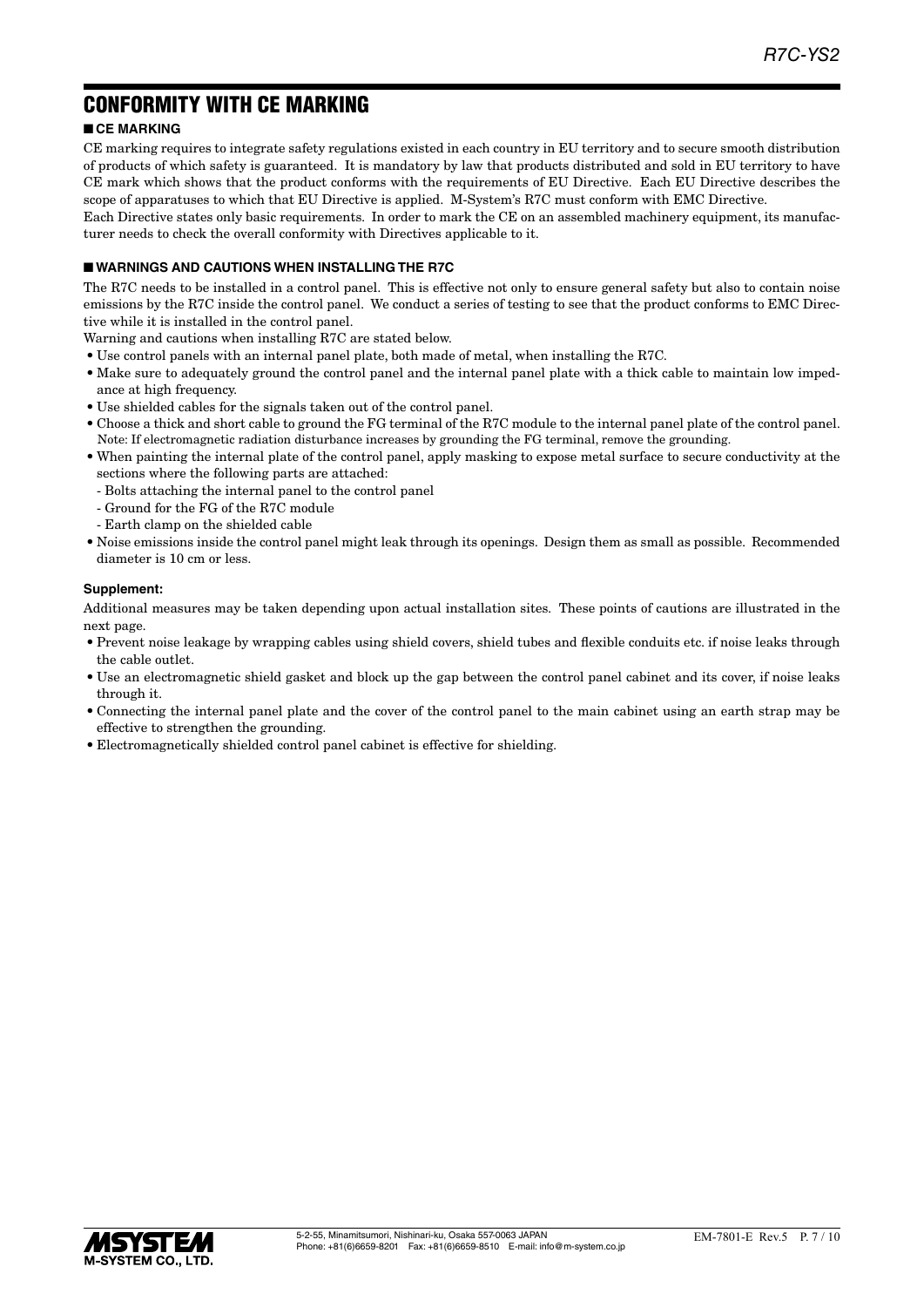**• Points of cautions applicable when installing the R7C Series**



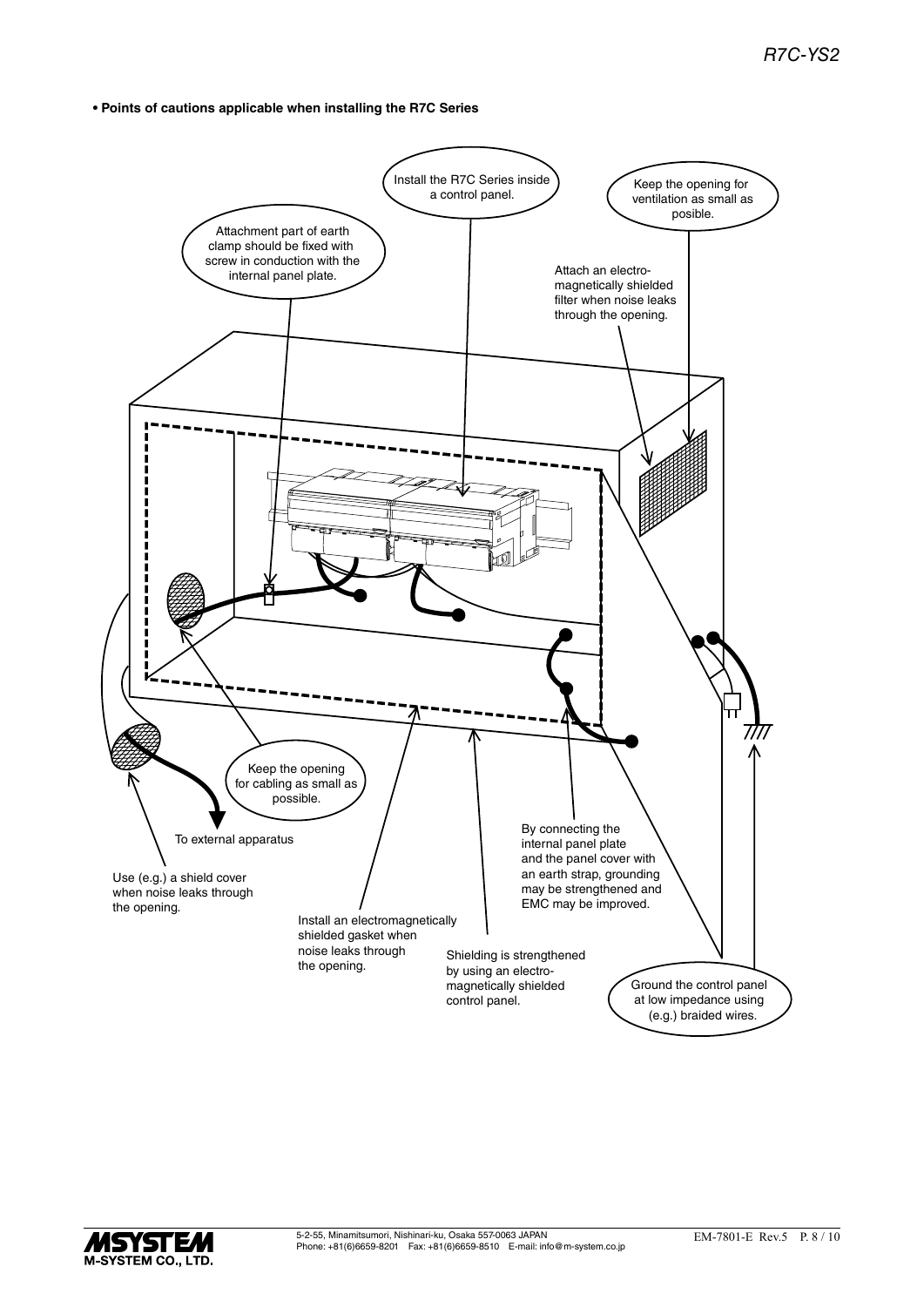### ■ **WARNINGS AND CAUTIONS WHEN LAYING CABLES**

Signal cables connected to the R7C contain high-frequency components. Since these cables has the same effect as an antenna, they emit these high-frequency components to the external space as noise or overlaps noise from the external space on themselves.

Cables with shielding should be used for the signal line due to the above reason.

EMC conformance test is conducted in the condition that shielded cables and earth clamps are used with the R7C.

- Warning and cautions when laying cables are stated below. These points of cautions are illustrated in the next page.
- Use shielded cables for those signal cables installed out of the control panel and for thermocouple and RTD extension wires.
- All the network cables connected to R7C should be shielded.
- Use exclusively designed cables for the CC-Link.
- Expose the shield at a part of the cable cover, clip it with an earth clamp, and ground it to the internal panel of the control panel. A drain wire connected to the panel in a pig-tail form cannot maintain low impedance against high-frequency noise, thus grounding (noise shielding) in this form will not be effective.

### **Supplement:**

Additional measures may be taken depending upon actual installation sites. These points of cautions are illustrated in the next page.

- Keep cables as short as possible. It prevents noise emissions from the cables and noise overlapping to the cables.
- Attach a ferrite core to reduce noise impact to the signal cables susceptible to the noise. Ferrite core can be attached close to the cable outlet of the control panel or close to the I/O terminal or connector, whichever is more effective. Also, the impact might be reduced by winding the cable around the ferrite core for extra turns or attaching multiple ferrite cores.
- Keep cables which are easily affected by noise away from those which can be a noise source.



In the following are examples of effective ways to lay cables separately:

- Keeping physical distance (farther than 20 cm from motor drive cables, farther than 10 cm for other groups).
- Dividing off by a grounded metal plate
- Grouping into separate grounded metal pipes or cable shields.

Wires on each side of a filter should not be too close to each other. Noise could ride onto the other side of cable. Extra attention needs to be paid at the following parts.

- Noise filter that is enclosed in power cables.
- Ferrite core that is attached to signal cables.
- Noise limiting circuit (surge quenching circuit, transient absorber circuit, etc.) that is enclosed in signal cables.